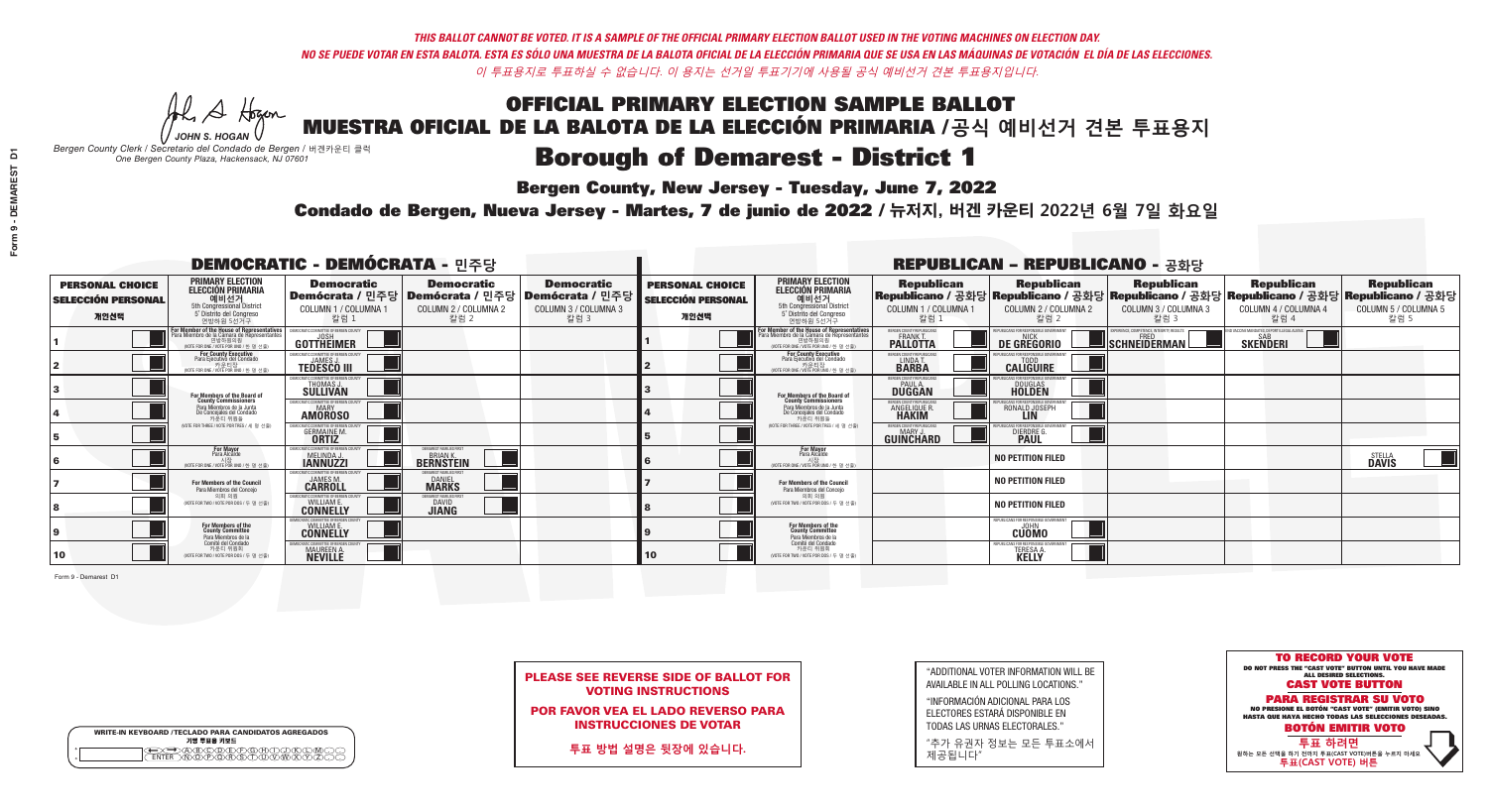A Hogan *JOHN S. HOGAN*

| <b>WRITE-IN KEYBOARD /TECLADO PARA CANDIDATOS AGREGADOS</b><br>기명 투표용 키보드 |  |
|---------------------------------------------------------------------------|--|
| DA/B/C/D/E/F/G/H/T<br>ኻ <u>ዀ</u> ፝፝፝፝ዀ፝ዀ፝                                 |  |

## OFFICIAL PRIMARY ELECTION SAMPLE BALLOT MUESTRA OFICIAL DE LA BALOTA DE LA ELECCIÓN PRIMARIA /**공식 예비선거 견본 투표용지**

### **Borough of Demarest - District 2**

**Bergen County, New Jersey - Tuesday, June 7, 2022** 

*Bergen County Clerk / Secretario del Condado de Bergen /* 버겐카운티 클럭 *One Bergen County Plaza, Hackensack, NJ 07601*



PLEASE SEE REVERSE SIDE OF BALLOT FOR VOTING INSTRUCTIONS

POR FAVOR VEA EL LADO REVERSO PARA INSTRUCCIONES DE VOTAR

**투표 방법 설명은 뒷장에 있습니다.**

"ADDITIONAL VOTER INFORMATION WILL BE AVAILABLE IN ALL POLLING LOCATIONS."

"INFORMACIÓN ADICIONAL PARA LOS ELECTORES ESTARÁ DISPONIBLE EN TODAS LAS URNAS ELECTORALES."

"추가 유권자 정보는 모든 투표소에서 제공됩니다"

Condado de Bergen, Nueva Jersey - Martes, 7 de junio de 2022 / 뉴저지, 버겐 카운티 2022년 6월 7일 화요일 *One Bergen County Plaza, Hackensack, NJ 07601*

Form 9 - Demarest D2

| <b>DEMOCRATIC - DEMÓCRATA - 민주당</b>                         |                                                                                                                                               |                                                              |                                                                                        |                                                                      | <b>REPUBLICAN - REPUBLICANO - 공화당</b>                       |                                                                                                                                             |                                                           |                                                       |                                                                                                                                                  |                                                   |                                                   |
|-------------------------------------------------------------|-----------------------------------------------------------------------------------------------------------------------------------------------|--------------------------------------------------------------|----------------------------------------------------------------------------------------|----------------------------------------------------------------------|-------------------------------------------------------------|---------------------------------------------------------------------------------------------------------------------------------------------|-----------------------------------------------------------|-------------------------------------------------------|--------------------------------------------------------------------------------------------------------------------------------------------------|---------------------------------------------------|---------------------------------------------------|
| <b>PERSONAL CHOICE</b><br><b>SELECCIÓN PERSONAL</b><br>개인선택 | <b>PRIMARY ELECTION</b><br>ELECCIÓN PRIMARIA<br>예비선거<br><sub>5th Congressional District</sub><br>5° Distrito del Congreso<br>연방하원 5선거구        | <b>Democratic</b><br>COLUMN 1 / COLUMNA 1<br>칼럼 1            | <b>Democratic</b><br>Demócrata / 민주당   Demócrata / 민주당<br>COLUMN 2 / COLUMNA 2<br>칼럼 2 | <b>Democratic</b><br>Demócrata / 민주당<br>COLUMN 3 / COLUMNA 3<br>칼럼 3 | <b>PERSONAL CHOICE</b><br><b>SELECCIÓN PERSONAL</b><br>개인선택 | <b>PRIMARY ELECTION</b><br><b>ELECCIÓN PRIMARIA</b><br>예비선거<br>5th Congressional District<br>5° Distrito del Congreso<br>연방하원 5선거구          | <b>Republican</b><br>COLUMN 1 / COLUMNA 1<br>칼럼 1         | <b>Republican</b><br>COLUMN 2 / COLUMNA 2<br>칼럼 2     | <b>Republican</b><br> Republicano / 공화당 Republicano / 공화당 Republicano / 공화당 Republicano / 공화당 Republicano / 공화당 <br>COLUMN 3 / COLUMNA 3<br>칼럼 3 | <b>Republican</b><br>COLUMN 4 / COLUMNA 4<br>칼럼 4 | <b>Republican</b><br>COLUMN 5 / COLUMNA 5<br>칼럼 5 |
|                                                             | For Member of the House of Representatives<br>Para Miembro de la Cámara de Representantes<br>연방하원의원<br>(VOTE FOR ONE / VOTE POR UNO / 한 명 선출) | EMOCRATIC COMMITTEE OF BERGEN COUNT<br><b>GOTTHEIMER</b>     |                                                                                        |                                                                      |                                                             | For Member of the House of Representatives<br>Para Miembro de la Cámara de Representantes<br>연방하원의원<br>(VOTE FOR ONE / VOTE POR UNO / 한 명 선 | ERGEN COUNTY REPUBLICANS<br><b>PALLOTTA</b>               | DE GREGORIO                                           | <b>ERIENCE, COMPETENCE, INTEGRITY, RESULTS</b><br>SCHNEIDERMAN                                                                                   | <b>SKENDERI</b>                                   |                                                   |
|                                                             | <b>For County Executive</b><br>Para Ejecutivo del Condado<br>WOTE FOR ONE / VOTE POR UNO / 한 명 선출)                                            | EMOCRATIC COMMITTEE OF BERGEN COUNTY<br><b>TEDESCO III</b>   |                                                                                        |                                                                      |                                                             | For County Executive<br>Para Ejecutivo del Condado<br>WOTE FOR ONE / VOTE POR UNO / 한 명 선출                                                  | BERGEN COUNTY REPUBLICA!<br>LINDAT.                       | <b>CALIGUIRE</b>                                      |                                                                                                                                                  |                                                   |                                                   |
|                                                             | For Members of the Board of<br>County Commissioners                                                                                           | MOCRATIC COMMITTEE OF BERGEN O<br>THOMAS J.                  |                                                                                        |                                                                      |                                                             | For Members of the Board of<br>County Commissioners                                                                                         | ERGEN COUNTY REPUBLICAN<br><b>PAUL A</b><br><b>DUGGAN</b> | <b>DOUGLAS</b>                                        |                                                                                                                                                  |                                                   |                                                   |
|                                                             | Para Miembros de la Junta<br>De Concejales del Condado<br>카운티 위원들                                                                             | MOCRATIC COMMITTEE OF BERGEN COUNT<br><b>AMOROSO</b>         |                                                                                        |                                                                      |                                                             | Para Miembros de la Junta<br>De Conceiales del Condado<br>카운티 위원들                                                                           | <b>RGEN COUNTY REPUBLICAN</b><br>ANGELIQUE R.             | RONALD JOSEPH<br><b>LIN</b>                           |                                                                                                                                                  |                                                   |                                                   |
|                                                             | (VOTE FOR THREE / VOTE POR TRES / 세 명 선출)                                                                                                     | <b>GERMAINE M.</b><br><b>ORTIZ</b>                           |                                                                                        |                                                                      |                                                             | NOTE FOR THREE / VOTE POR TRES / 세 명 선출                                                                                                     | <b>RGEN COUNTY REPUBLICANS</b><br><b>GUINCHARD</b>        | DIERDRE G.                                            |                                                                                                                                                  |                                                   |                                                   |
|                                                             | <b>For Mayor</b><br>Para Alcalde<br>NOTE FOR ONE / VOTE POR UNO / 한 명 선출                                                                      | MOCRATIC COMMITTEE OF BERGEN (<br>MELINDA J.                 | EMAREST FAMILIES FIRST<br><b>BRIAN K.</b><br><b>BERNSTEIN</b>                          |                                                                      |                                                             | For Mayor<br>Para Alcalde                                                                                                                   |                                                           | <b>NO PETITION FILED</b>                              |                                                                                                                                                  |                                                   | STELLA<br><b>Davis</b>                            |
|                                                             | <b>For Members of the Council</b><br>Para Miembros del Conceio                                                                                | <i>A</i> OCRATIC COMMITTEE OF BERGEN COUN'<br><b>CARROLL</b> | <b>DANIEL</b><br><b>MARKS</b>                                                          |                                                                      |                                                             | For Members of the Council<br>Para Miembros del Conceio                                                                                     |                                                           | <b>NO PETITION FILED</b>                              |                                                                                                                                                  |                                                   |                                                   |
|                                                             | 의회 의원<br>(VOTE FOR TWO / VOTE POR DOS / 두 명 선출)                                                                                               | <b>CONNELLY</b>                                              | <b>DAVID</b><br><b>JIANG</b>                                                           |                                                                      |                                                             | 의회 의원<br>VOTE FOR TWO / VOTE POR DOS / 두 명 선출)                                                                                              |                                                           | <b>NO PETITION FILED</b>                              |                                                                                                                                                  |                                                   |                                                   |
|                                                             | For Members of the<br>County Committee<br>Para Miembros de la                                                                                 | <b>SCHOOLER</b>                                              |                                                                                        |                                                                      |                                                             | For Members of the<br>County Committee<br>Para Miembros de la<br>Comité del Condado                                                         |                                                           | REPUBLICANS FOR RESPONSIBLE GOVERNMENT<br>SLOWIKOWSKI |                                                                                                                                                  |                                                   |                                                   |
| 10                                                          | Comité del Condado<br>카운티 위원회<br>(VOTE FOR TWO / VOTE POR DOS / 두 명 선출)                                                                       | <b>EMOCRATIC COMMITTEE OF BERGEN COUNTY</b><br>DARYL U       |                                                                                        |                                                                      | 10                                                          | 카운티 위원회<br>(VOTE FOR TWO / VOTE POR DOS / 두 명 선출)                                                                                           |                                                           | NO PETITION FILED                                     |                                                                                                                                                  |                                                   |                                                   |